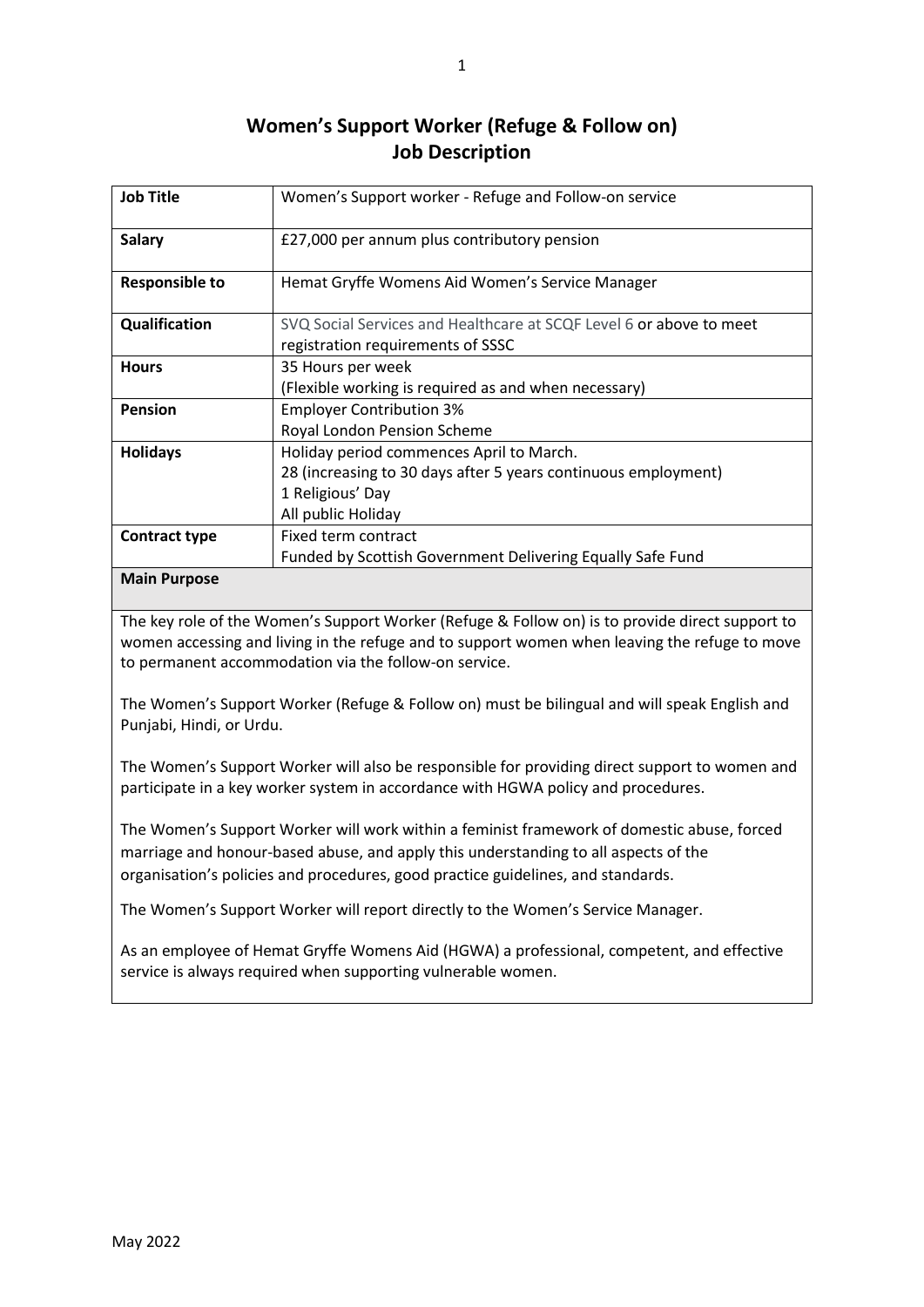| <b>Main Duties and Responsibilities</b> |                                                                                                                                                                                                                                                                                                                                                                                                                                                                                                                                                                                                                                                                                                                                                                                                                                                                                                                                                                                                                                                                                                                        |  |  |
|-----------------------------------------|------------------------------------------------------------------------------------------------------------------------------------------------------------------------------------------------------------------------------------------------------------------------------------------------------------------------------------------------------------------------------------------------------------------------------------------------------------------------------------------------------------------------------------------------------------------------------------------------------------------------------------------------------------------------------------------------------------------------------------------------------------------------------------------------------------------------------------------------------------------------------------------------------------------------------------------------------------------------------------------------------------------------------------------------------------------------------------------------------------------------|--|--|
| 1                                       | To provide confidential direct support primarily to women victims-survivors of gender-<br>based abuse from the Asian, Black and Minority Ethnic Community and to provide<br>bilingual support where required.                                                                                                                                                                                                                                                                                                                                                                                                                                                                                                                                                                                                                                                                                                                                                                                                                                                                                                          |  |  |
|                                         | Participate in a key worker system when providing direct support to women in refuge in<br>accordance with policy and procedure.                                                                                                                                                                                                                                                                                                                                                                                                                                                                                                                                                                                                                                                                                                                                                                                                                                                                                                                                                                                        |  |  |
|                                         | An element of this role will include partnership working with statutory and voluntary<br>sector agencies including, but not restricted to: Police Scotland, Social Work Services,<br>Education Services, Health Services, Law firms & legal personnel, Homeless Case Work<br>Teams, Department of Work and Pensions, Glasgow City Council Housing Benefit Team.<br>(This is not an exhaustive list).                                                                                                                                                                                                                                                                                                                                                                                                                                                                                                                                                                                                                                                                                                                   |  |  |
|                                         | Report and communicate any complaints and concerns (including concerns of service<br>users) to the Women's Service Manager and Senior Housing Support Worker in<br>accordance with policy and procedure.                                                                                                                                                                                                                                                                                                                                                                                                                                                                                                                                                                                                                                                                                                                                                                                                                                                                                                               |  |  |
| 2                                       | You will assist the Women's Service Manager and Senior Housing Support Worker with<br>the day-to-day running of the refuge. This will involve (but is not an exhaustive list)<br>Assist women settle into the refuge<br>٠<br>Prepare flats for women to be admitted to the refuge.<br>٠<br>Perform duties asked by the Women's Service Manager or Senior Housing<br>$\bullet$<br>Support Worker.<br>Conduct flat inspections with colleagues<br>٠<br>Provide direct support and a listening ear to women<br>$\bullet$<br>Complete support plans, risk assessments and other required documentation in<br>$\bullet$<br>accordance with Data Protection/GDPR guidelines.<br>Make welfare benefit claims<br>٠<br>Advocate on behalf of the women, make telephone calls, accompany women to<br>$\bullet$<br>appointments, provide bilingual support as and when required<br>Provide information to refuge residents as required in relation to HGWA policy<br>and procedures pertaining to the health and safety of the refuge.<br>Issue welcome packs to women and ensure necessary paperwork is signed and<br>completed. |  |  |
| 3                                       | You will be responsible for the follow-on service which requires assisting women<br>leaving refuge to resettle to permanent accommodation. You will require to work with<br>the Childrens Refuge & Follow-on Worker with women who have children who are<br>leaving refuge. The purpose of the follow-on service is to make the transition from<br>refuge accommodation to permanent accommodation as smooth as possible.<br>You will ensure women in the refuge and the follow-on service have information in<br>relation to HGWA service provision and informed of updated service user policies and<br>procedures in accordance with Health and Social care standards<br>The service involves but is not restricted to:                                                                                                                                                                                                                                                                                                                                                                                             |  |  |
|                                         | Advocating on behalf of women when viewing and signing tenancy.<br>Complete paperwork prior to women moving to new accommodation<br>Provide support to women to assist them to move to new accommodation<br>٠                                                                                                                                                                                                                                                                                                                                                                                                                                                                                                                                                                                                                                                                                                                                                                                                                                                                                                          |  |  |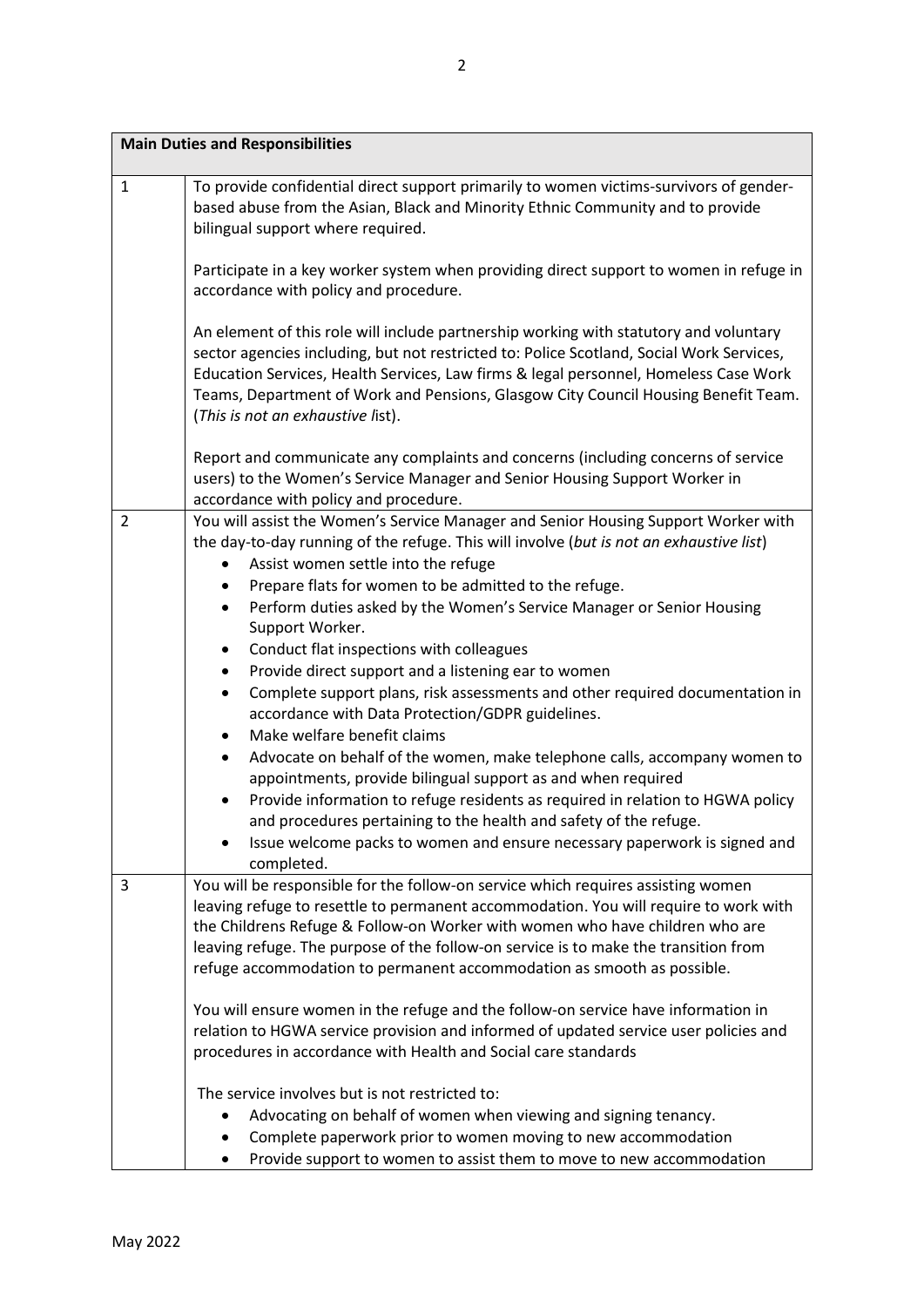|    | Completing Scottish Welfare Fund application and other relevant welfare<br>$\bullet$<br>benefits.                                                                      |
|----|------------------------------------------------------------------------------------------------------------------------------------------------------------------------|
|    | Complete a change of address information for the Department of Work &<br>$\bullet$<br>Pensions, the Bank, and other relevant organisations/agencies.                   |
|    | Introduce women to the local area, take the women around local amenities and<br>$\bullet$<br>show her transport routes, hospitals, doctor surgeries and other relevant |
|    | organisations and agencies.                                                                                                                                            |
|    | Register woman with doctors and dentist<br>٠                                                                                                                           |
|    | Set up utilities at new accommodation (this is not an exhaustive list)                                                                                                 |
| 4  | You will work with the Women's Service Manager and the Senior Housing Support                                                                                          |
|    | worker and the women's workers when dealing with referrals for women requiring                                                                                         |
|    | refuge accommodation.                                                                                                                                                  |
| 5  | Ensure all documentation/support plans are completed as required, recorded on a                                                                                        |
|    | computerised data system, and stored safely in accordance with HGWA Data                                                                                               |
| 6  | Protection/GDPR policy and procedures.<br>Contribute to the development of policy, practice and procedures required in the                                             |
|    | refuge to improve and enhance ongoing service provision to the benefit of staff and                                                                                    |
|    | service users.                                                                                                                                                         |
| 7  | Participate in emergency/on call mobile phone on a rotational basis.                                                                                                   |
|    |                                                                                                                                                                        |
| 8  | Participate effectively in support and supervision sessions conducted by the Women's<br>Service Manager.                                                               |
|    | Participate in fortnightly meetings with the Women's Service Manager and colleagues.                                                                                   |
| 9  | Maintain and update a training and development plan and continued professional                                                                                         |
|    | development in accordance with identified training needs and to satisfy the job role                                                                                   |
|    | and the requirements of the SSSC.                                                                                                                                      |
| 10 | Report and communicate any concerns / complaints raised to the Women's Service                                                                                         |
|    | Manager.                                                                                                                                                               |
| 11 | Any other duties consistent with the role of Women's Support Worker as directed by                                                                                     |
|    | the Women's Service Manager, Senior Housing Support Worker, the management                                                                                             |
|    | team, and the Board of Directors for example provide cover in areas of service                                                                                         |
|    | provision that are short staffed.                                                                                                                                      |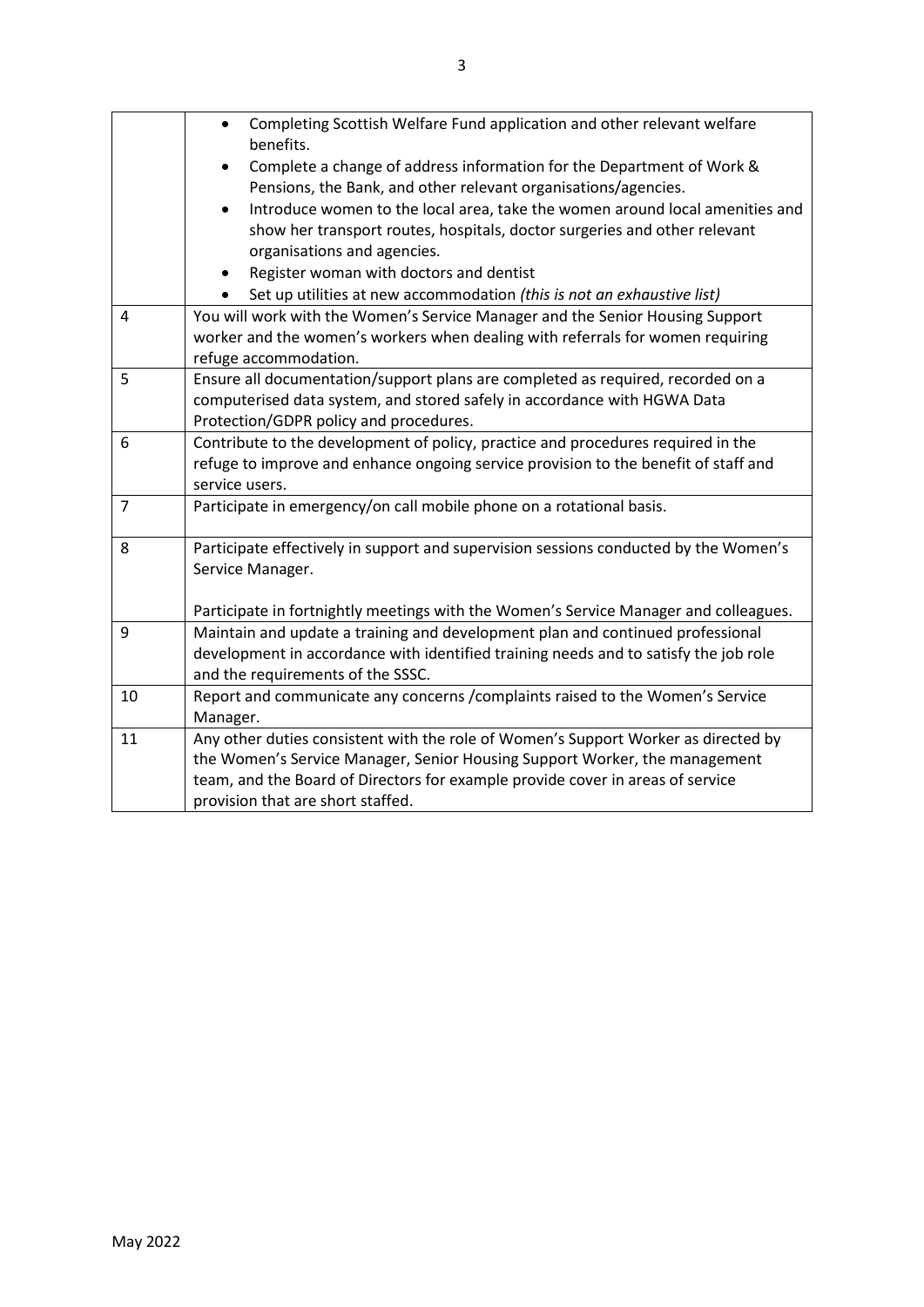## **PERSON PROFILE & SPECIFICATION**

| <b>Requirements</b>                                                                            | Essential /      |
|------------------------------------------------------------------------------------------------|------------------|
|                                                                                                | <b>Desirable</b> |
| <b>Qualification, Knowledge, and Experience: -</b>                                             |                  |
| SVQ Social Services and Healthcare at SCQF Level 6 as required with the                        | ALL              |
| registration requirements of the SSSC                                                          |                  |
| Experience of providing face to face/one to one support to vulnerable women who<br>$\bullet$   | Essential        |
| have experienced domestic abuse                                                                |                  |
| Experience of advocating on behalf of women who have experienced domestic<br>abuse             |                  |
| An understanding of a feminist perspective of domestic abuse and the impact of<br>$\bullet$    |                  |
| domestic abuse, forced marriage and honour-based abuse upon women.                             |                  |
| A knowledge and understanding of the specific issues and culturally sensitive                  |                  |
| support needs of women, from the Asian, Black and minority ethnic community                    |                  |
| who are experiencing domestic abuse, forced marriage and honour-based abuse.                   |                  |
| Experience of organisational and administrational skills                                       |                  |
| Experience of interagency work when providing support to vulnerable women<br>$\bullet$         |                  |
| An ability to work within SSSC Codes of Practice Health and Social Care Standards<br>$\bullet$ |                  |
| in Housing Support Services                                                                    |                  |
| Ability to represent the women's service at local and national level<br>$\bullet$              |                  |
| To contribute to the development of the organisation and women's service.<br>$\bullet$         |                  |
| Ability to provide bilingual support in Urdu, Punjabi, or Hindi                                |                  |
| Abilities - Skills and attributes                                                              |                  |
| Able to assess the needs of vulnerable women and conduct risk assessments<br>٠                 | <b>ALL</b>       |
| Able to engage with and develop relationships with women<br>٠                                  |                  |
| Maintain professional boundaries<br>$\bullet$                                                  | Essential        |
| Able to listen to women and maintain their confidentiality                                     |                  |
| Able to communicate effectively both orally and in writing<br>$\bullet$                        |                  |
| Be computer Literate (email/internet/Microsoft office packages, virtual<br>$\bullet$           |                  |
| platforms: MS Teams/Zoom).                                                                     |                  |
| Able to work with confidential materials and information                                       |                  |
| Able to work using initiative and as part of a team                                            |                  |
| Maintain accurate and up to date written records of work i.e., telephone calls,                |                  |
| referral forms, support plans and a computerised data package.                                 |                  |
| Able to forge effective alliances with external agencies and practitioners to<br>$\bullet$     |                  |
| ensure the safety and protection of service users                                              |                  |
| Able to communicate in English and Punjabi, Hindi, Urdu<br><b>Personal Qualities</b>           |                  |
|                                                                                                |                  |
| Commitment to promoting a women rights agenda.                                                 | <b>ALL</b>       |
| Commitment to working in an inclusive and anti-discriminatory and anti-                        | Essential        |
| oppressive manner.                                                                             |                  |
| Willingness to undertake appropriate and relevant training                                     |                  |